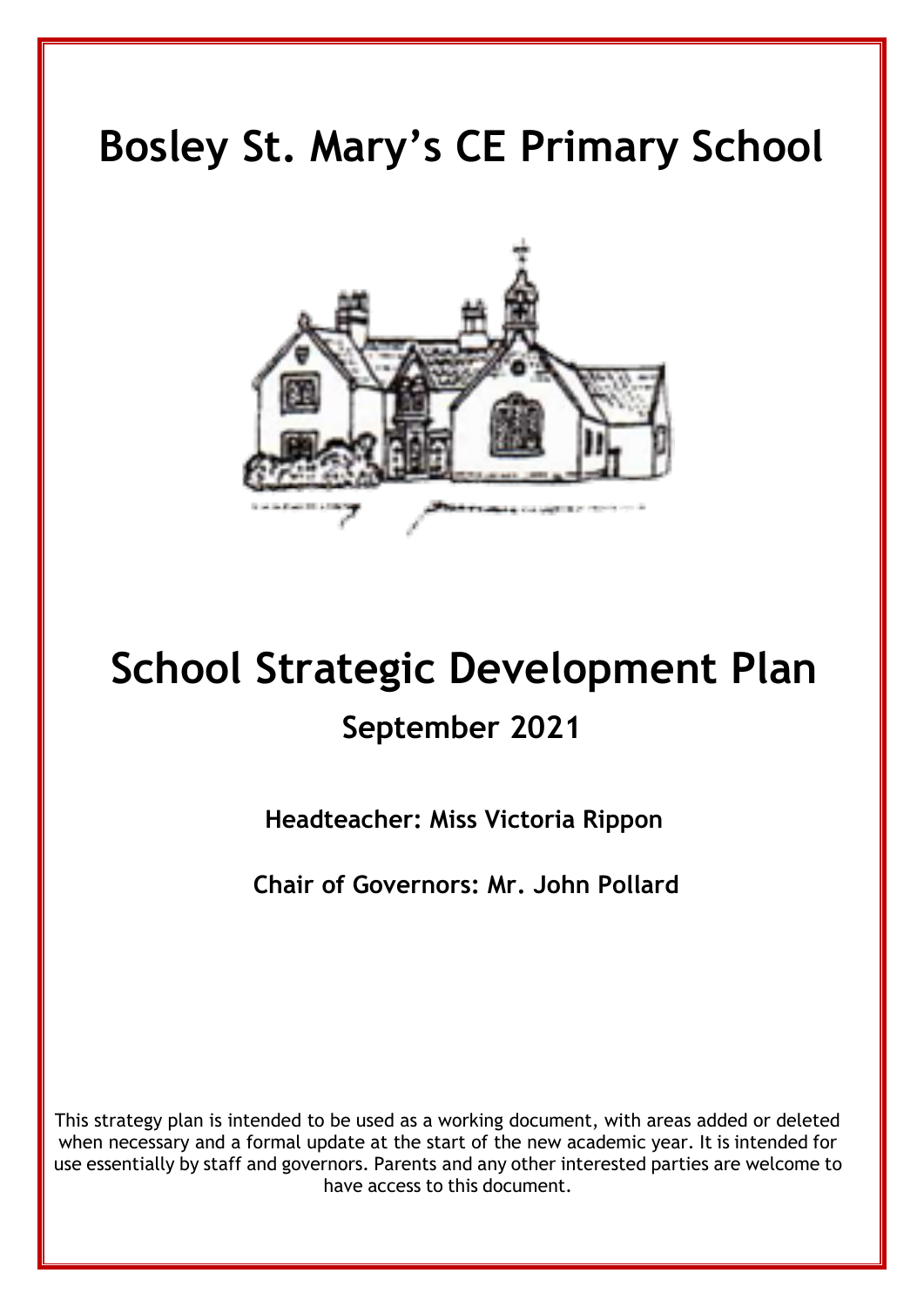# **Contents**

# **1.Bosley St. Mary's Vision, Aims, Values and Objectives**

# **2.Background, Rationale and The Recovery Curriculum**

# **3.Key Improvement Priorities Overview (3+ years)**

## **4.Current Key Improvement Priorities (1+ years).**

These are the specific initiatives and targets that have been identified after analysis of school performance data and consultation with staff, parents and governors.

The 5 Key Improvement Priorities fall under the following OFSTED headings:

**Quality of Education Behaviour and Attitudes Personal Development Leadership and Management Quality of Early Years Education**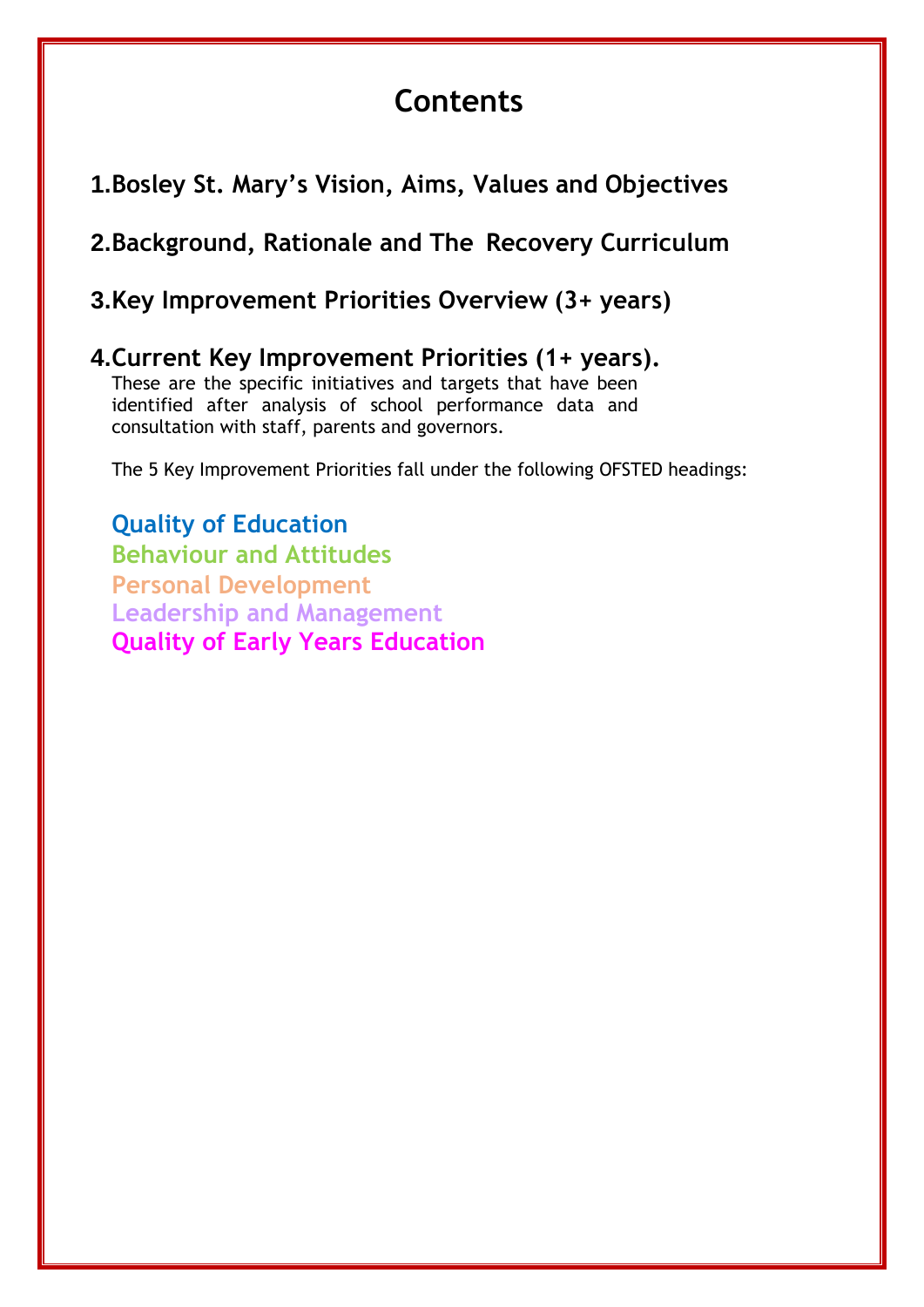# **1. Bosley St. Mary's School Vision, Values and Aims** *Achievement for all in a caring, Christian Community Vision*



**B**elieve **E**ncourage **A**chieve **R**elate **S**erve

# *Believe*

"Trust in the Lord with all your heart, and do not rely on your own understanding; think about Him in all your ways, and He will guide you on the right paths. With the Lord's strength, you can do and overcome anything." **Proverbs 3:5-6**

Our children are taught to have positive self-esteem feel confident and capable. We encourage them to value themselves and their abilities and to feel proud of the things they can do and want to try their best. When our children are confident and secure about who they are, they're more likely to have a growth mindset. That means they can motivate themselves to take on new challenges and cope with and learn from mistakes.

## *Encourage*

We are all different but we are all special, and we celebrate our differences at Bosley St. Mary's. We treat others as we would like to be treated.

"Encourage One Another and build each other up" **1 Thessalonians 5:11**

Encouragement is an important core value in our school because it is the foundation stone of relationships within our school and wider community. In our community, we learn that God made us all different and unique.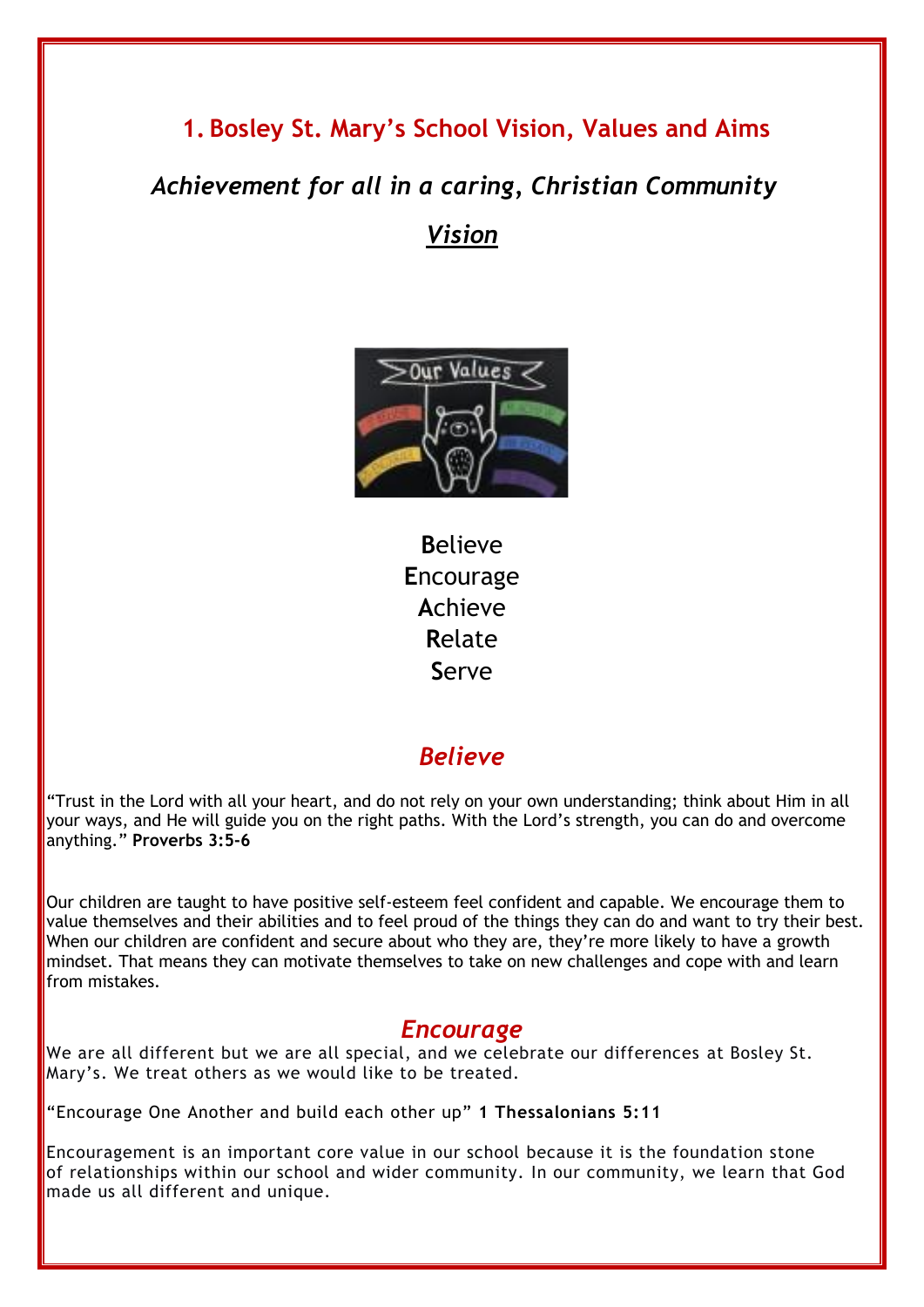This is something that we celebrate together. We learn to value ourselves, each other and the wider community through honesty, tolerance and trust, where everyone has an equal right to our care, time and attention as a reflection of God's love. This means valuing differences and showing encouragement to others.

# *Achieve*

We encourage children to strive to be the best version of themselves and understand that labelling children works to limit them. We actively promote and celebrate extra-curricular achievements and good behaviour. *We aim to:*

- $\triangleright$  ensure high academic achievement through teaching practices which build confidence, independence and develop initiative;
- $\triangleright$  recognise the fundamental importance of attainment in the core curriculum areas and ensure that each child maximises their potential in maths, reading and writing;
- $\triangleright$  give children the opportunities to maximise their academic, artistic, personal and sporting potential;
- $\triangleright$  identify children with any special learning needs early, and make provision for them;
- $\triangleright$  train and develop all staff to meet the needs of the school, support their career aspirations and enable them to fulfil their professional potential.

# *Relate*

Relationships attitude of trust in someone you can rely on which mirrors the commitment that God has for his people. It involves commitment, and trust and thus stands in contrast to many common attitudes to relationships as short-term, conditional and uncommitted.

Our faith deepens relationships and enables our children to explore more fully the meaning of their own life and the beauty of the lives of others. It is an important element of all our children and their families and other relationships the children form.

## *Serve*

God the Father loves us and he sent his son Jesus, to show us how to care for each other. Love is a core Christian value for our schools, because in the Bible we learn that God is Love and that God showed how much he loves us and how to love others, when he sent his son Jesus to live on earth.

"Let all that you do be done in love" **1 Corinthians 16:14**

In our community, love forms the basis of all that we do.

We share a love of learning, love for one another and love for the world that God made. We show love to each other through small acts of kindness and through encouraging others with kind words, remembering that God loves us and we can love ourselves and others. We will let our love shine every day.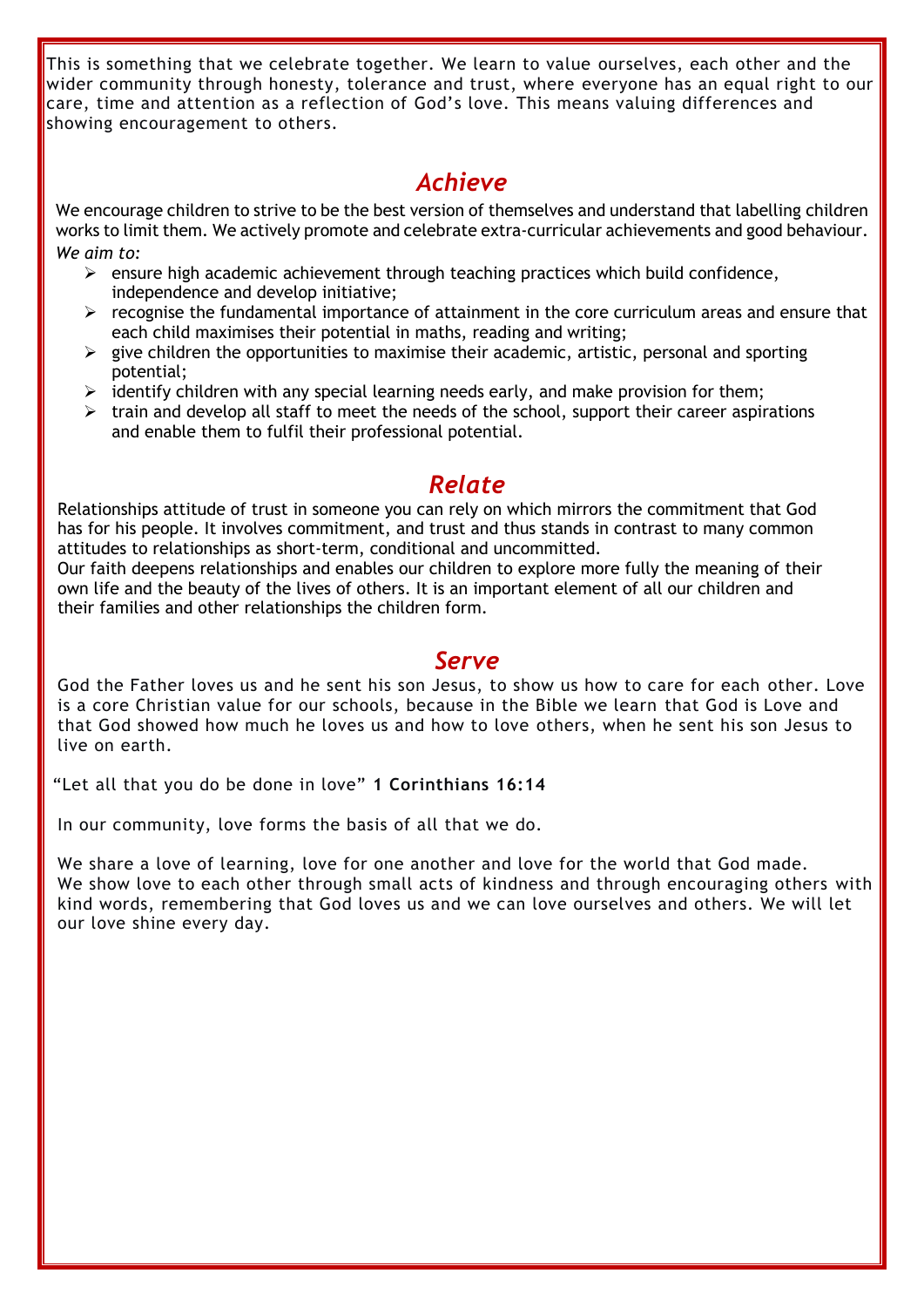## **2. BACKGROUND, RATIONALE AND THE RECOVERY CURRICULUM**

#### **SSDP 19-20**

The SSDP for 2019-20 was reviewed in March 2020, just before the first national lockdown. Due to the unprecedented situation caused by COVID-19, it was decided that the SSDP priorities would be put on hold until September 2020. We have now been able to review and prioritise areas of school development, rolling some objectives over from 2019-20 and including new objectives to meet the new demands following the COVID-19 outbreak.

#### **SSDP 20-21**

All children returned to school full-time from September 2020. Approximately half of our children have not attended school for six months and have been accessing learning remotely. Although staff have been in regular contact with the children during this period, and we have enjoyed a high uptake of engagement to home learning, the quality of the children's education will have varied greatly. As a result, many children will return to school with significant gaps in their learning. The children will also not have completed their previous stage of learning before moving on to their new classes. All of this has been considered when formulating our school improvement planning for 2020-21 at least.

During the Autumn Term, we intend to deliver the first stage of our Recovery Curriculum, aimed at addressing children's social, emotional and academic needs. The overarching theme for 2020- 21 will be to ensure a safe environment in which to reconnect with the community, rebuild children's learning confidence and stamina, and reignite their curiosity.

To achieve this, the following measures will be put in place:

- COVID-19 Risk Assessment / Reconnection Plan: These key documents will be shared with all staff and parents, detailing the measures in place to help keep our community safe. This will be reviewed regularly.
- Recovery Curriculum: Our initial focus for all the children will be on PSHE and pastoral support. Children will be identified for additional support where necessary.
- Baseline Assessment: Year 1 Year 6 will undergo baseline assessment in reading, writing and maths by mid-November (if appropriate). Teachers will use a blend of formative and summative assessments to ascertain children's starting points. The Reception children will be baseline assessed by October 2020 half term as usual.
- Subject leaders will support teachers to identify essential missed learning from spring and summer term 2020 in all subjects. Essential learning objectives will be mapped into future learning sequences.

#### **SSDP 2021-22**

The following pages include school priorities under the five Key OFSTED headings. Partially completed objectives from 2019-20 have been included where there is still an identified need or capacity in school to address them. At this stage, these priorities and objectives may need to roll over into future years, depending on, amongst other factors, the results of our first, formal pupil assessments near to the end of the autumn term.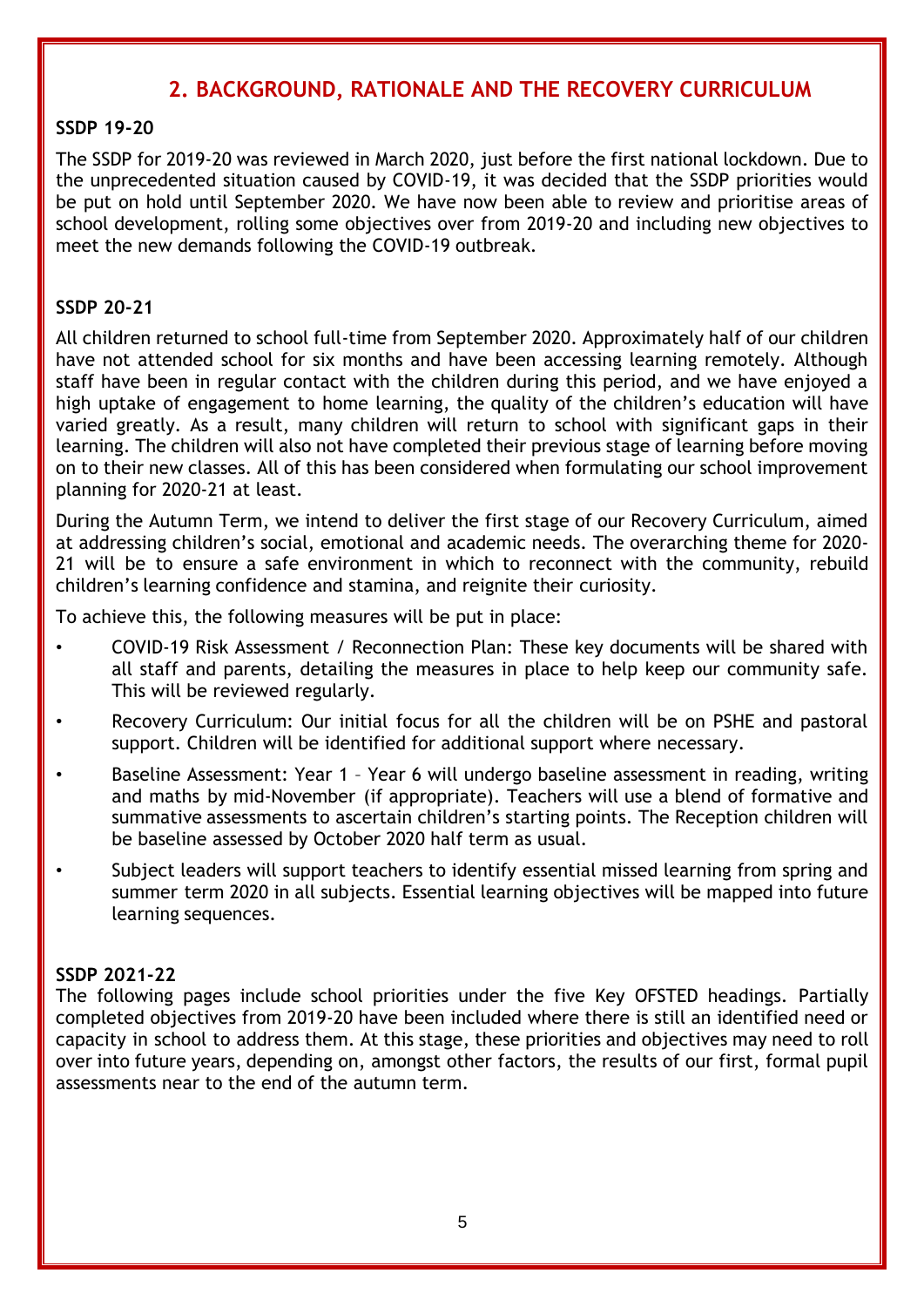| 3. Key Improvement Priorities Overview (3 years)                                                                                                                                                                                                                                                                                                                                                                                                                                                                                                                                                                                                                                                                                              |                                                                                                                                                                                                                                                                                                                                                                                                                                                                                                                                                                                                                                                                                                                                                             |                                                                                                     |
|-----------------------------------------------------------------------------------------------------------------------------------------------------------------------------------------------------------------------------------------------------------------------------------------------------------------------------------------------------------------------------------------------------------------------------------------------------------------------------------------------------------------------------------------------------------------------------------------------------------------------------------------------------------------------------------------------------------------------------------------------|-------------------------------------------------------------------------------------------------------------------------------------------------------------------------------------------------------------------------------------------------------------------------------------------------------------------------------------------------------------------------------------------------------------------------------------------------------------------------------------------------------------------------------------------------------------------------------------------------------------------------------------------------------------------------------------------------------------------------------------------------------------|-----------------------------------------------------------------------------------------------------|
| 2020-21 Key Priorities                                                                                                                                                                                                                                                                                                                                                                                                                                                                                                                                                                                                                                                                                                                        | 2021-22 Key Priorities                                                                                                                                                                                                                                                                                                                                                                                                                                                                                                                                                                                                                                                                                                                                      | 2022-23 Key Priorities                                                                              |
| Quality of Education (Intent, Implementation, Impact)                                                                                                                                                                                                                                                                                                                                                                                                                                                                                                                                                                                                                                                                                         |                                                                                                                                                                                                                                                                                                                                                                                                                                                                                                                                                                                                                                                                                                                                                             |                                                                                                     |
| Key Priority 1: Recovery Curriculum (COVID-19 related) / Wider Curriculum<br>Design and implement an effective school Recovery Curriculum to address<br>children's social, emotional and academic needs. (COVID-19 related)<br>Embed high quality curriculum planning, with a key focus on assessment<br>of learning in all year groups, to ensure full coverage and pupil progress<br>across all wider subject areas (rolled over from SSDP 19-20).<br>Key Priority 2: English<br>To achieve good levels of attainment and progress in English, at least in<br>$\bullet$<br>line with National standards<br>Key Priority 3: Maths<br>To achieve good levels of attainment and progress in Maths, at least in line<br>with National standards | <b>Key Priority 1: Maths</b><br>To achieve good levels of attainment and progress in<br>$\bullet$<br>Maths, at least in line with National standards.<br>Ensure a mastery approach is embedded.<br>Key Priority 2: English<br>Ensure new systems in reading (shared /guided<br>$\bullet$<br>reading) and writing/SPAG (programme of study) are<br>embedded and impactful.<br>To achieve good levels of attainment and progress in<br>$\bullet$<br>reading and writing, at least in line with National<br>standards.<br>Key Priority 3: Wider Curriculum<br>Ensure the curriculum is embedded, assessments systems<br>are impactful and that Subject Leaders continue on a<br>path of professional development.<br>Further develop our Forest Schools offer. | <b>Key Priority:</b><br>Maintain high standards across<br>the curriculum.                           |
|                                                                                                                                                                                                                                                                                                                                                                                                                                                                                                                                                                                                                                                                                                                                               | <b>Behaviour &amp; Attitudes</b>                                                                                                                                                                                                                                                                                                                                                                                                                                                                                                                                                                                                                                                                                                                            |                                                                                                     |
| Key Priority 4<br>Maintain high standards of behaviour and excellent attitudes to<br>learning (rolled over from SSDP 19-20), with an increased emphasis on<br>reconnecting the community safely rebuilding learning confidence and<br>stamina, and reigniting children's curiosity (COVID-19 related).                                                                                                                                                                                                                                                                                                                                                                                                                                        | Key Priority 4:<br>Promote the Ethos Council roles in order to make a<br>$\bullet$<br>tangible contribution to the life of the School and wider<br>community. (rolled over from SSDP 20-21)<br>Maintain high standards of behaviour and excellent<br>attitudes to learning with an increased emphasis on<br>reconnecting the community safely, rebuilding learning<br>confidence and stamina, and reigniting children's<br>curiosity (COVID-19 related)                                                                                                                                                                                                                                                                                                     | Key Priority:<br>To maintain excellent<br>attitudes to learning and high<br>standards of behaviour. |
| <b>Personal Development</b>                                                                                                                                                                                                                                                                                                                                                                                                                                                                                                                                                                                                                                                                                                                   |                                                                                                                                                                                                                                                                                                                                                                                                                                                                                                                                                                                                                                                                                                                                                             |                                                                                                     |
| Key Priority 5<br>• Continue to embed collective worship practices linking with the community<br>Key Priority 6<br>• Explore after-school club provision                                                                                                                                                                                                                                                                                                                                                                                                                                                                                                                                                                                      | Key Priority 5: Christian Distinctiveness<br>Ensure our Christian Ethos permeates the School<br><b>Key Priority 6: PSHE</b><br>Continue to develop and embed the PSHE scheme of work,<br>including the statutory RSE programme of study.<br>Key Priority 7: Mental Health<br>Continue to develop school policies and provision for<br>good mental health and well-being.                                                                                                                                                                                                                                                                                                                                                                                    | <b>Key Priority:</b>                                                                                |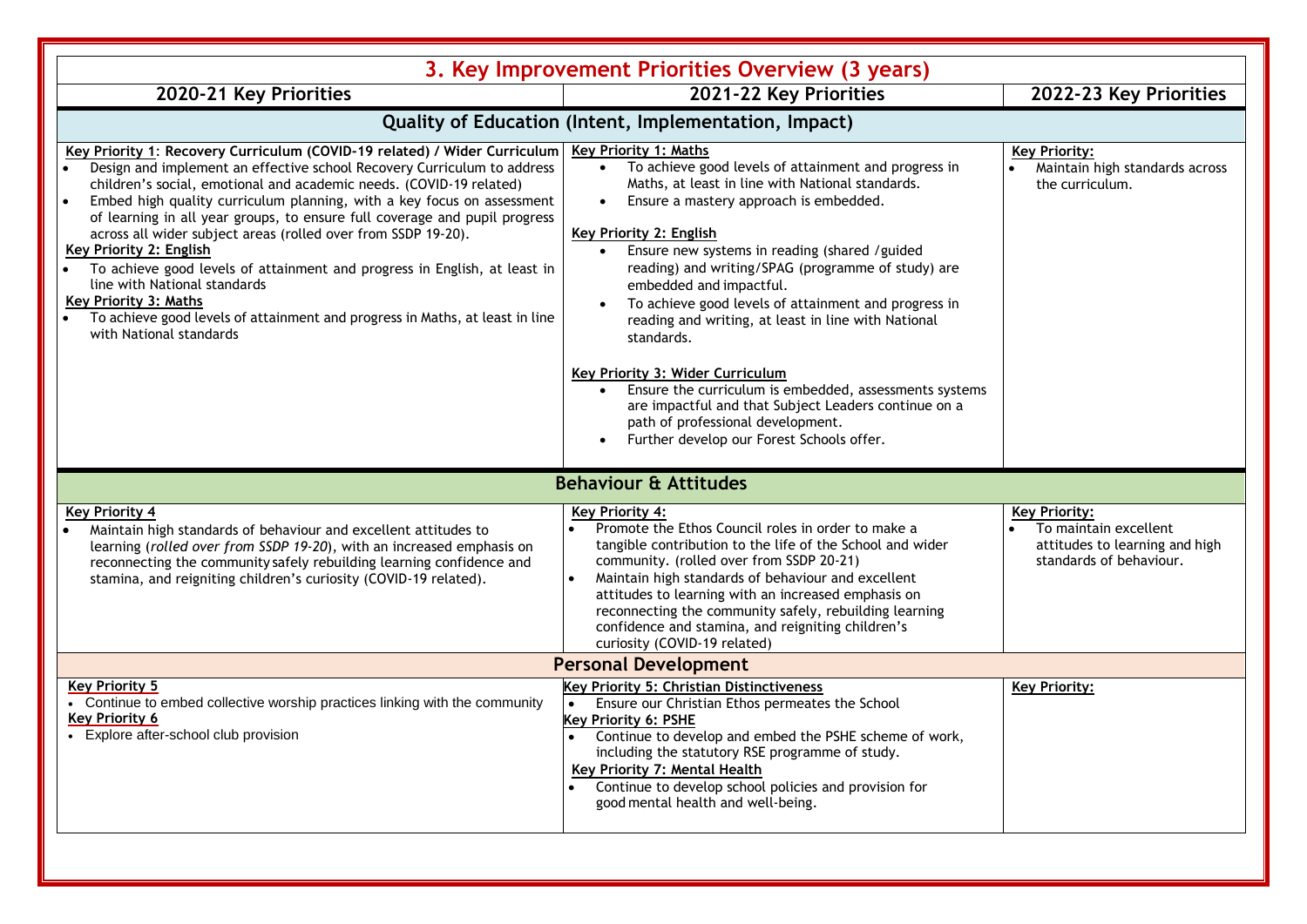|                                                                                                                                                                     | <b>Leadership and Management</b>                                                                                                                                                                                                                                                                                                                                                                                                                                                                                               |                                                              |
|---------------------------------------------------------------------------------------------------------------------------------------------------------------------|--------------------------------------------------------------------------------------------------------------------------------------------------------------------------------------------------------------------------------------------------------------------------------------------------------------------------------------------------------------------------------------------------------------------------------------------------------------------------------------------------------------------------------|--------------------------------------------------------------|
| <b>Key Priority 7</b><br>Raise the profile of the School<br><b>Key Priority 8</b><br>Governors to continue MAT application                                          | <b>Key Priority 8: Staffing Structure</b><br>To ensure that the new staffing structure from Sept 21 is<br>effective, including appropriate levels of CPD for new and<br>existing members of staff.<br>To develop the role of middle leaders and explore suitable CPD<br>opportunities for experienced staff.<br>Ensure that ECT access necessary requirements to complete<br>induction year.<br>Key Priority 9: Conversion to become a member of the Chester<br>Diocesan Academy Trust<br>Ensure a smooth transition with CDAT | <b>Key Priority</b>                                          |
| <b>Quality of Early Years Education</b>                                                                                                                             |                                                                                                                                                                                                                                                                                                                                                                                                                                                                                                                                |                                                              |
| Key Priority 9<br>• Improve physical development opportunities in the outdoor area<br><b>Key Priority 10</b><br>• Improve the teaching of phonics and early reading | Key Priority 10: New Early Years Framework<br>Ensure the effective introduction of the new Early Years<br>baseline assessment.<br>To develop the EYFS curriculum in with the new framework.<br>Fully embed the teaching of phonics and early reading through<br><b>RWI Phonics</b>                                                                                                                                                                                                                                             | Key Priority:<br>Embed the revised<br><b>EYFS</b> curriculum |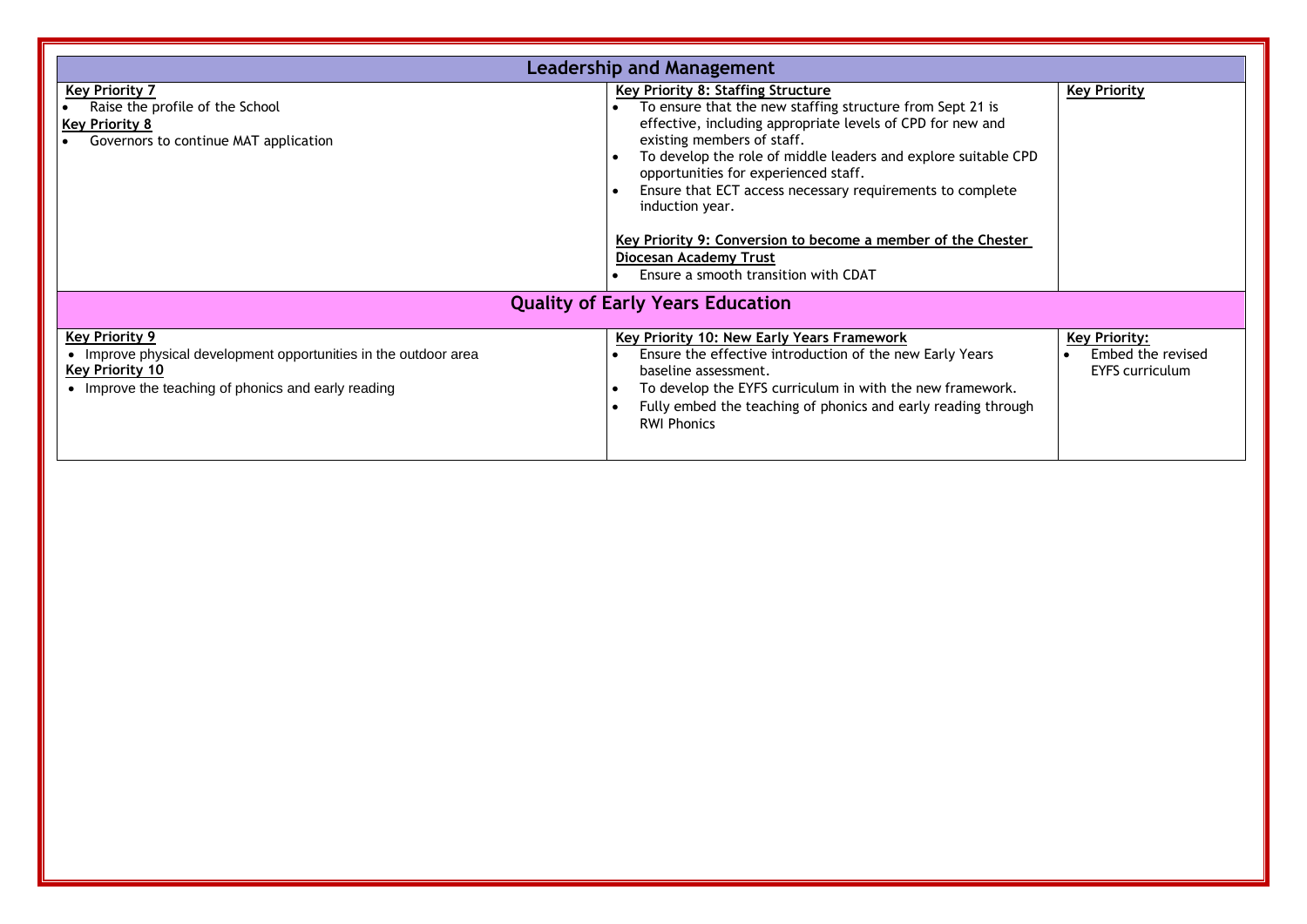## **4. Key Improvement Priorities (1+ years)**

# **1. Quality of Education**

## **Key Improvement Priority 1 – Maths**

### **Objective(s):**

- To achieve good levels of attainment and progress in Maths, at least in line with National standards.
- Ensure a mastery approach is embedded.

|     | Lead Teacher(s): |  |
|-----|------------------|--|
| All |                  |  |

**Link Governor(s):** Richard Howarth

## **Success Criteria / Planned Pupil Outcomes:**

- a. Maintain good levels of mathematics attainment, at least in line with national expectations.
- b. Maths fluency practice remains effective and consistent across the school to ensure that recall of number facts, and therefore arithmetic skills, are strong.
- c. Teachers are confident to teach maths using a mastery approach in liaison with the Cheshire and Wirral Maths Hub. There is evidence that White Rose planning acts as a starting point and that teaching and learning is enhanced by the suggested resources.
- d. All adults responsible for teaching or supporting maths have a secure knowledge of the maths curriculum. They are able to teach and reinforce the correct mathematical terminology and concepts appropriate to the children's developmental stage.
- e. Effective formative and summative assessment enables teachers to identify gaps in learning and pupils to know how to improve in order to secure better outcomes.
- f. Children identified as requiring additional support due to missed learning receive suitable interventions, which have a measurable and positive impact.
- g. Children with SEND and children in receipt of the Pupil Premium Grant make agreed and measurable progress from identified start points.
- a. Intervention is specific, timely, intensive, and impactful.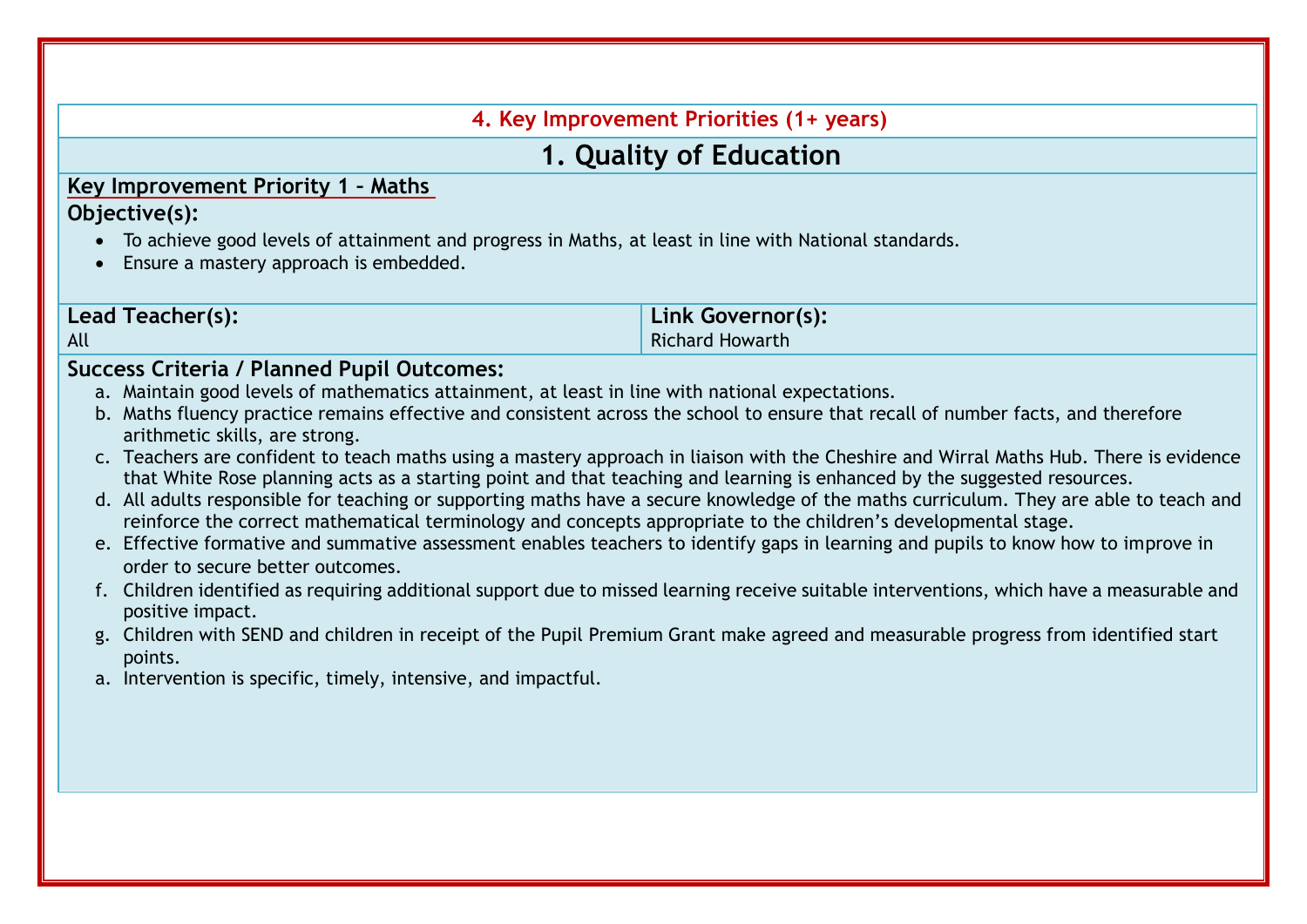#### **Key Improvement Priority 2 – English Objective:** Ensure new systems in reading (shared /guided reading) and writing/SPAG (programme of study) are embedded and impactful. To achieve good levels of attainment and progress in reading and writing, at least in line with National standards. **Lead Teacher(s):** All **Link Governor(s):** Richard Howarth **Success Criteria / Planned Pupil Outcomes:** English *Reading* a. Maintain good levels of reading, at least in line with National expectations. b. Guided / shared reading is high quality and effective across the school. All staff understand and work to an agreed set of principles using VIPERS approach. c. Adults in charge of teaching reading and phonics (RWI) receive appropriate levels of training. d. School fosters a love for reading across all age ranges by ensuring reading is high profile. In each class, there is a well-resourced book area, a class story to listen to throughout the week and class / whole-school incentives. Teachers consistently model an interest and passion for books. *Writing* e. Achieve good levels of writing attainment. f. Guided / shared writing is high quality and effective across the school. g. The majority of children display a secure knowledge of age-related expectations and apply them consistently to their work across the curriculum. *Reading and Writing* j. Children identified as requiring additional support due to missed learning make agreed and measurable progress from identified start points. Intervention is specific, timely, intensive, and impactful. (COVID-19 related) k. Children with SEND and children in receipt of the Pupil Premium Grant make agreed and measurable progress from identified start points. Intervention is specific, timely, intensive, and impactful. l. Effective formative and summative assessment enables teachers to identify gaps in learning and pupils to know how to improve in order to secure better outcomes. Our feedback and marking policy is finalised, embedded and new assessments are integrated effectively into the assessment timetable.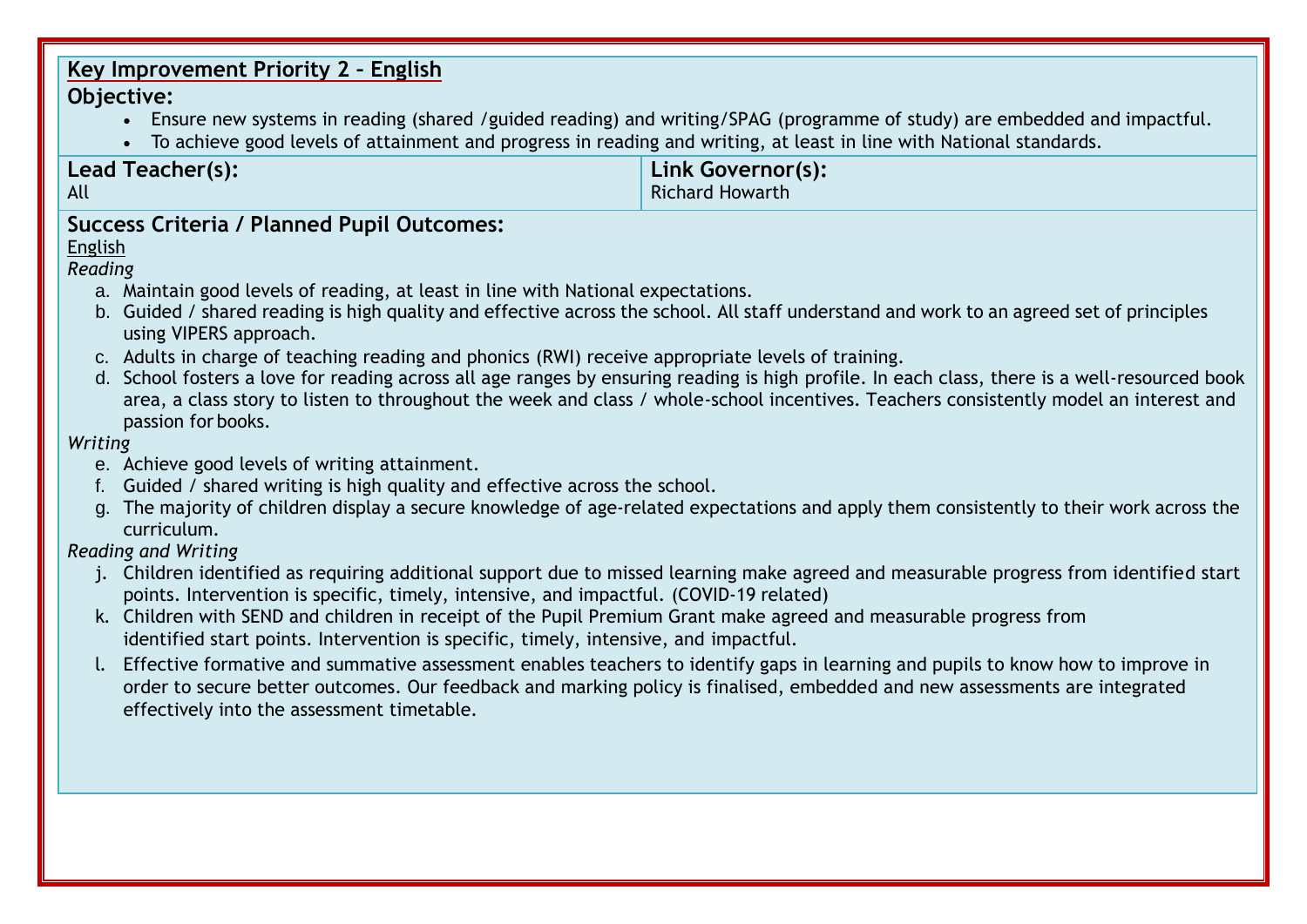## **Key Improvement Priority 3 – The Wider Curriculum**

## **Objective:**

- Ensure the wider curriculum is embedded, assessments systems are impactful and that Subject Leaders continue on a path of professional development.
- Further develop our Forest Schools offer.

| Lead Teacher(s):     | Link Governor(s): |
|----------------------|-------------------|
| Vic Rippon/all staff | John Pollard      |

## **Success Criteria / Planned Pupil Outcomes:**

- a. Identify subject leadership areas
- b. Ensure staff attend relevant CPD in order to gain skills and knowledge to lead a subject area
- c. Re-map wider curriculum ensuring that long-term learning, fluency and progression in a broad curriculum
- d. Subject leaders to monitor curriculum coverage and quality of the teaching and learning within their subject area
- e. Ensure that our children have the time and space to discover their authentic self with a focus being on achieving connection: to self, to others and to the natural world.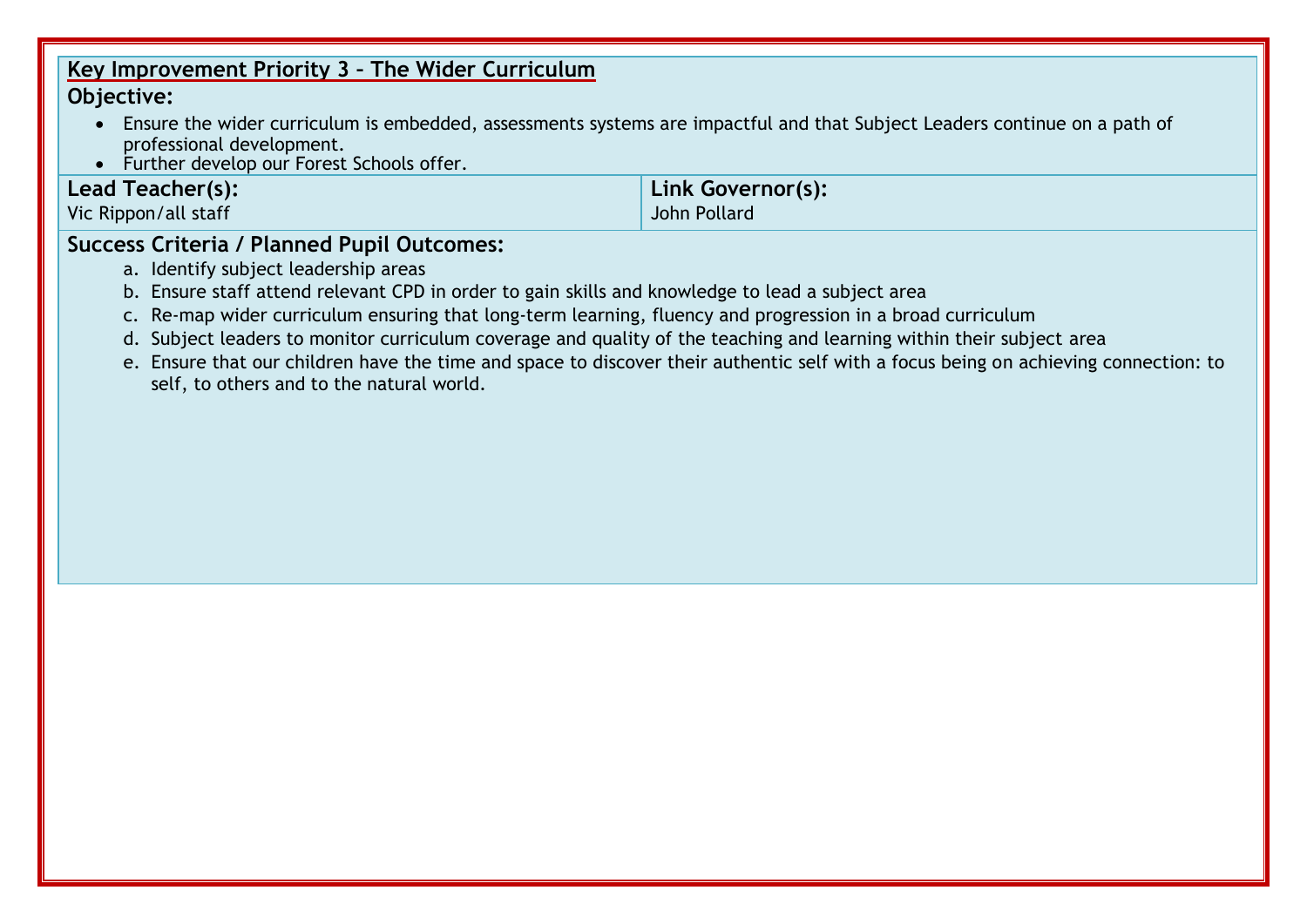# **2. Behaviour and Attitudes**

### **Key Improvement Priority 4**

### **Objective:**

- Promote the Ethos Council roles in order to make a tangible contribution to the life of the School and wider community. (rolled over from SSDP 20-21)
- Maintain high standards of behaviour and excellent attitudes to learning and with an increased emphasis on reconnecting the community safely, rebuilding learning confidence and stamina, and reigniting children's curiosity (COVID-19 related).

| Lead Teachers:       | <b>Link Governors:</b> |
|----------------------|------------------------|
| Vic Rippon/all staff |                        |

## **Success Criteria / Planned Pupil Outcomes:**

- a. Re-establish the role of the ethos council and ensure that meetings are held at least 3 times per half term.
- b. Adults and pupils understand their role in keeping our community COVID-safe.
- c. Good rates of school attendance that are at least in line with local authority averages.
- d. Pupils' behaviour is generally exceptional and they contribute to a positive and respectful school culture.
- e. Learning builds on children's interests where possible.
- **f.** The recovery curriculum helps to ensure pupils' attitudes, commitment, and resilience in learning is generally excellent.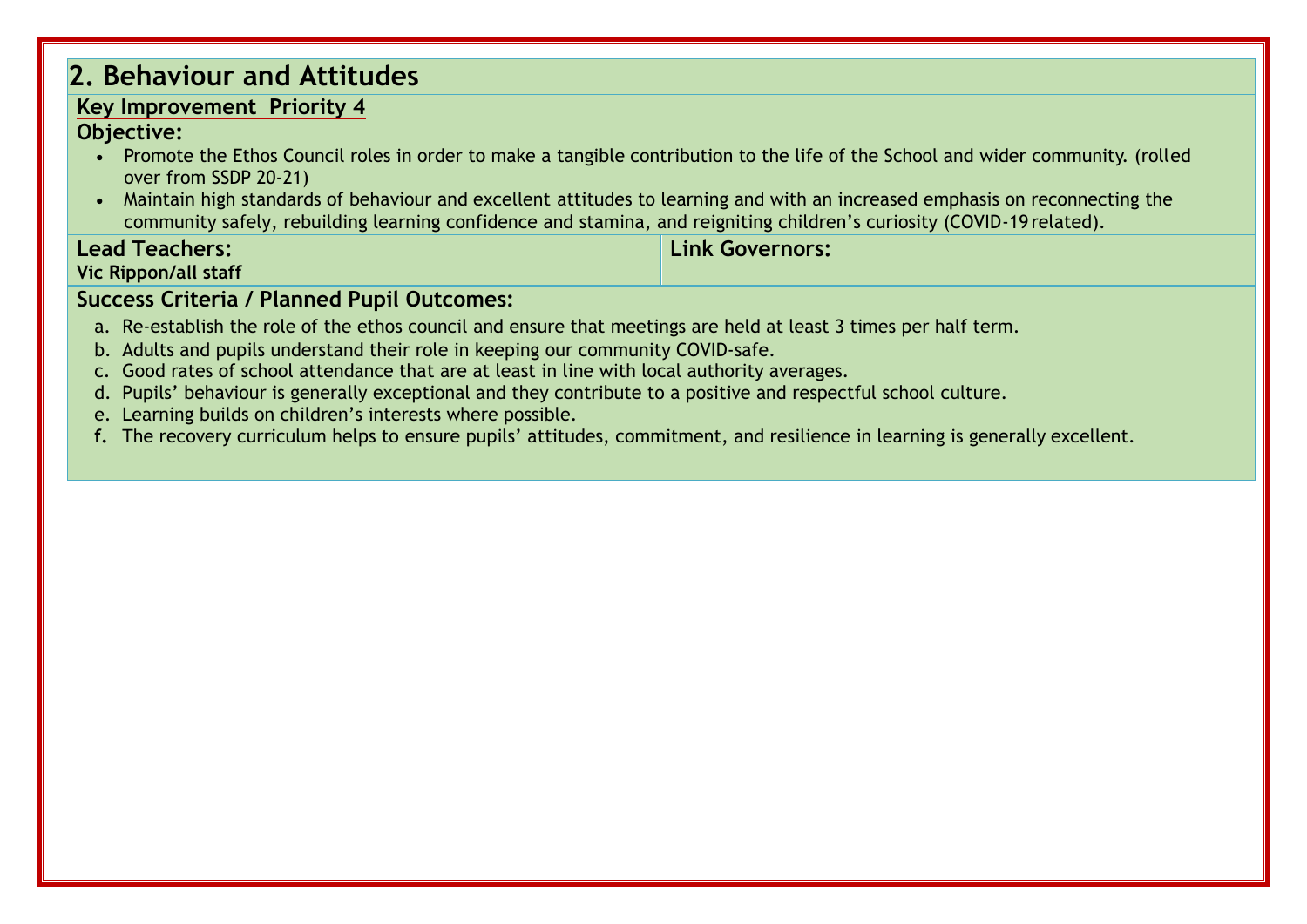|                                                                                                                                                  | 3. Personal Development                                                                                                                                                                                                                                                     |  |
|--------------------------------------------------------------------------------------------------------------------------------------------------|-----------------------------------------------------------------------------------------------------------------------------------------------------------------------------------------------------------------------------------------------------------------------------|--|
| Key Improvement Priority 5 - Christian Distinctivess                                                                                             |                                                                                                                                                                                                                                                                             |  |
| <b>Objective:</b>                                                                                                                                |                                                                                                                                                                                                                                                                             |  |
| • Ensure our Christian Ethos permeates the School                                                                                                |                                                                                                                                                                                                                                                                             |  |
| <b>Lead Teachers:</b>                                                                                                                            | <b>Link Governors:</b>                                                                                                                                                                                                                                                      |  |
| All teachers                                                                                                                                     | All governors                                                                                                                                                                                                                                                               |  |
| <b>Success Criteria / Planned Pupil Outcomes:</b><br>a. Develop an action plan outlining key priorities to enhance our Christian Distinctiveness |                                                                                                                                                                                                                                                                             |  |
| b. Form an Ethos Council to integrate pupil voice into decision making                                                                           |                                                                                                                                                                                                                                                                             |  |
|                                                                                                                                                  |                                                                                                                                                                                                                                                                             |  |
| Key Improvement Priority 6 - PSHE/RSE Curriculum                                                                                                 |                                                                                                                                                                                                                                                                             |  |
| Objective:<br>Continue to develop and embed the PSHE scheme of work, including the statutory RSE programme of study.                             |                                                                                                                                                                                                                                                                             |  |
|                                                                                                                                                  |                                                                                                                                                                                                                                                                             |  |
| <b>Lead Teachers:</b>                                                                                                                            | <b>Link Governors:</b>                                                                                                                                                                                                                                                      |  |
| All teachers                                                                                                                                     |                                                                                                                                                                                                                                                                             |  |
| <b>Success Criteria / Planned Pupil Outcomes:</b>                                                                                                |                                                                                                                                                                                                                                                                             |  |
| a. New high quality PSHE curriculum planning is in place, meets statutory requirements and there is evidence of impact.                          |                                                                                                                                                                                                                                                                             |  |
|                                                                                                                                                  | b. Children will demonstrate an age appropriate knowledge and understanding of fundamental British values, equality and diversity.<br>c. Children have a greater understanding, opportunity and ability to contribute to society (beginning with their class and the school |  |
| community) as responsible and respectful citizens.                                                                                               |                                                                                                                                                                                                                                                                             |  |
| d. Pupil voice is an integral and important part of school improvement.                                                                          |                                                                                                                                                                                                                                                                             |  |
| Key Improvement Priority 7 - Mental Health                                                                                                       |                                                                                                                                                                                                                                                                             |  |
| <b>Objective:</b><br>> Ensure there is support for children's and teacher's mental health. (COVID-19 related)                                    |                                                                                                                                                                                                                                                                             |  |
|                                                                                                                                                  |                                                                                                                                                                                                                                                                             |  |
|                                                                                                                                                  |                                                                                                                                                                                                                                                                             |  |
|                                                                                                                                                  |                                                                                                                                                                                                                                                                             |  |
|                                                                                                                                                  |                                                                                                                                                                                                                                                                             |  |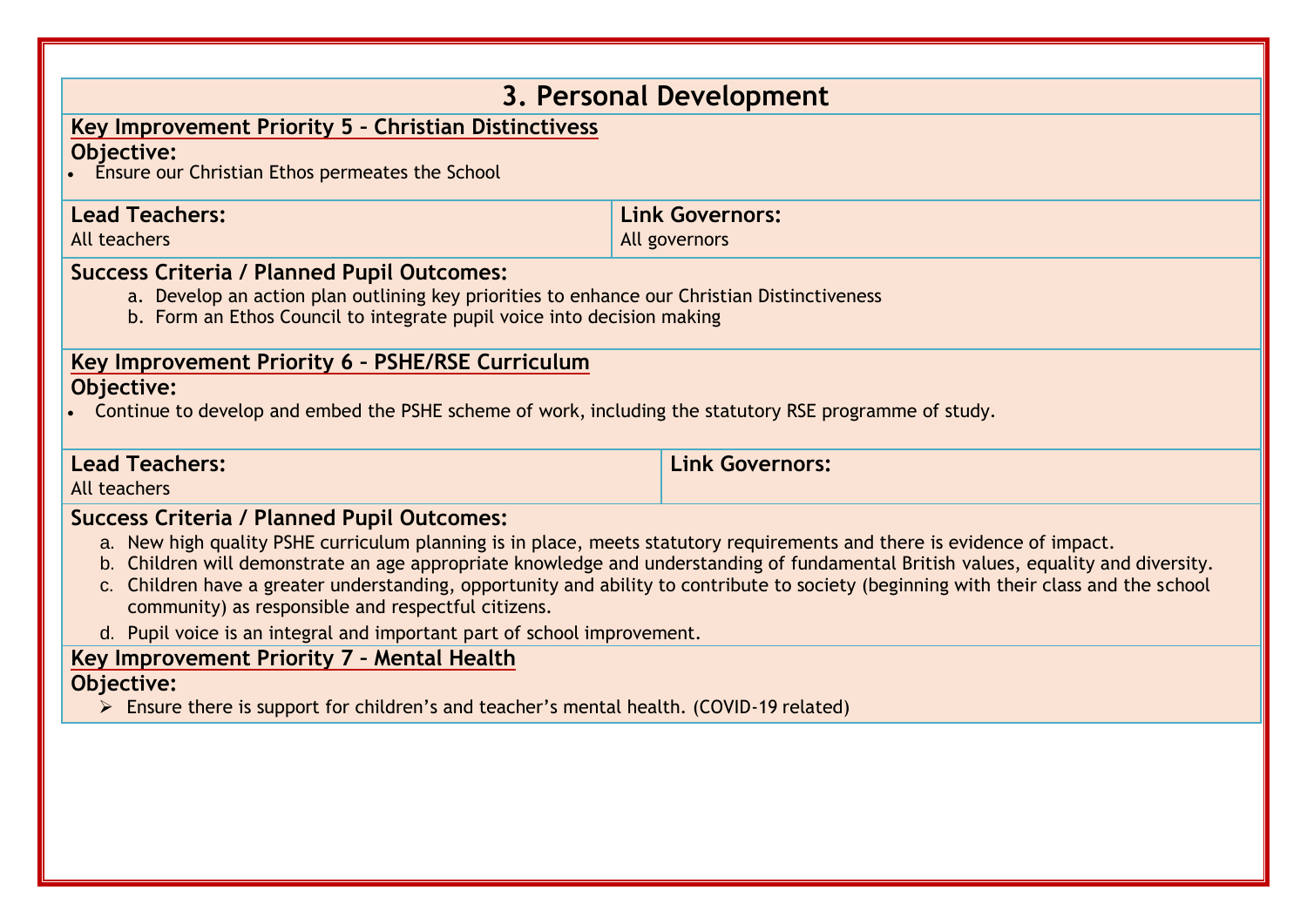## **Success Criteria / Planned Pupil Outcomes:**

#### Children

a. Children's mental health needs are identified and suitable interventions are put in place where necessary. **Staff** 

- b. Staff receive guidance and training to support mental health.
- c. Staff are aware of the support available to support their own mental health.
- d. Staff morale is generally high.

## Children and Staff

- e. Children and staff are involved in the development of a school mental health strategy.
- f. Children and staff are identified as Mental Health Ambassadors.
- g. Children and staff are mentally health aware and able to articulate that awareness in an age-appropriate fashion.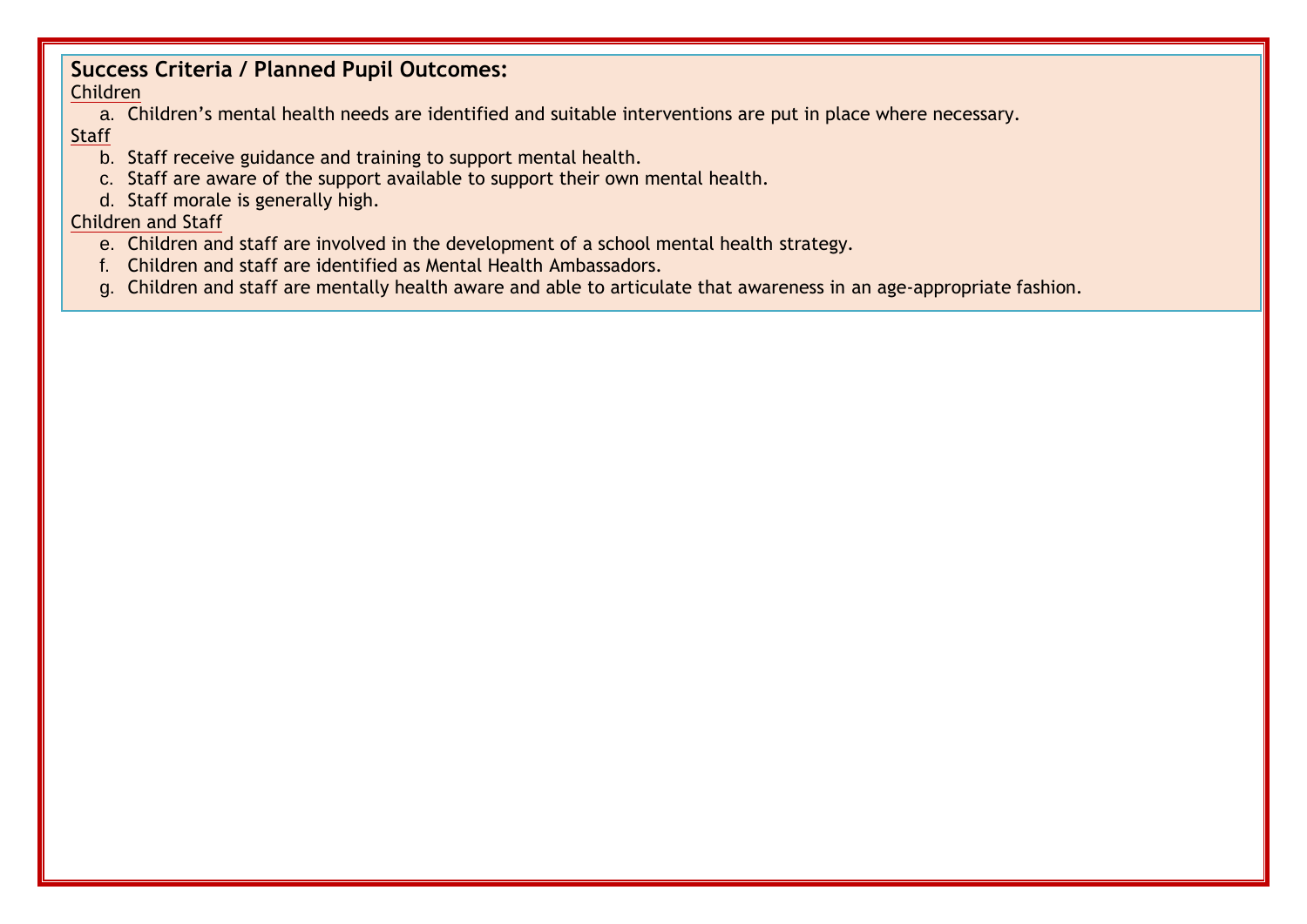| 4. Leadership and Management                                                                                                                                                                                                                                                                                                                                                                                                                                                                                                                                                                                                                                                                                                        |                               |  |
|-------------------------------------------------------------------------------------------------------------------------------------------------------------------------------------------------------------------------------------------------------------------------------------------------------------------------------------------------------------------------------------------------------------------------------------------------------------------------------------------------------------------------------------------------------------------------------------------------------------------------------------------------------------------------------------------------------------------------------------|-------------------------------|--|
| Key Improvement Priority 7 - Staffing structure                                                                                                                                                                                                                                                                                                                                                                                                                                                                                                                                                                                                                                                                                     |                               |  |
| Objective:                                                                                                                                                                                                                                                                                                                                                                                                                                                                                                                                                                                                                                                                                                                          |                               |  |
| • To ensure that the new staffing structure (from Sept 21) is effective, including appropriate levels of CPD for new and existing<br>Subject Leaders (rolled over from 2020-21).                                                                                                                                                                                                                                                                                                                                                                                                                                                                                                                                                    |                               |  |
| <b>Lead Teachers:</b><br>Head teacher                                                                                                                                                                                                                                                                                                                                                                                                                                                                                                                                                                                                                                                                                               | <b>Link Governors:</b>        |  |
| <b>Success Criteria / Planned Pupil Outcomes:</b><br>a. There is a suitable replacement to cover Miss Devlin's maternity leave and they receive appropriate levels of support during their<br>induction.<br>b. Subject Leaders have sufficient levels of expertise to lead their subjects effectively in line with OFSTED expectations.<br>c. Subject Leaders ensure progressive and sequenced programmes of study are positively impacting on pupil outcomes.<br>d. Ensure that all staff have opportunity to develop their CPD<br>e. Coach and mentor ECT staff through their induction year through Best Practice Network.<br>Key Improvement Priority 8 - CDAT conversion<br>Objective:<br>Ensure a smooth transition with CDAT |                               |  |
| <b>Lead Teachers:</b><br>Head teacher                                                                                                                                                                                                                                                                                                                                                                                                                                                                                                                                                                                                                                                                                               | <b>Link Governors:</b><br>All |  |
| <b>Success Criteria / Planned Pupil Outcomes:</b><br>a. Support bursar/SBM through the changes during transition from Cheshire East to CDAT.<br>b. Provide a clear rationale for staff and ensure that networking and collaboration opportunities are made available.<br>c. Form 'working parties' amongst children within CDAT schools.                                                                                                                                                                                                                                                                                                                                                                                            |                               |  |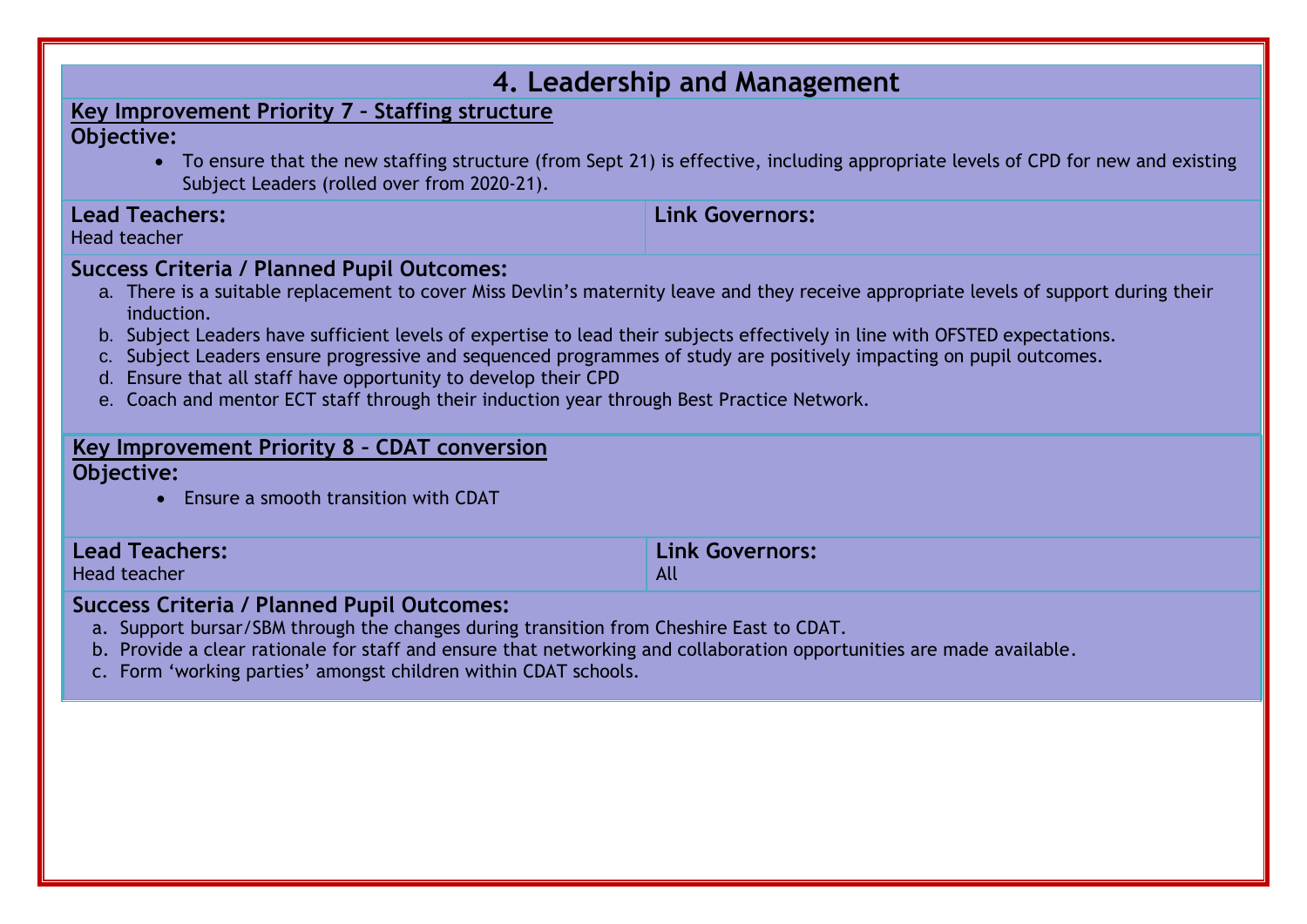| 5. Quality of Early Years Education                                                                               |                                                                                                                              |  |
|-------------------------------------------------------------------------------------------------------------------|------------------------------------------------------------------------------------------------------------------------------|--|
| <b>Key Improvement Priority 11</b>                                                                                |                                                                                                                              |  |
| Objective(s):                                                                                                     |                                                                                                                              |  |
| (new for 2020-21)                                                                                                 | To understand and prepare for the introduction of the revised Early Years Framework including successful baseline assessment |  |
| <b>Lead Teachers:</b>                                                                                             | <b>Link Governors:</b>                                                                                                       |  |
| Miss Forbes/Mrs Fisher                                                                                            |                                                                                                                              |  |
| <b>Success Criteria / Planned Pupil Outcomes:</b>                                                                 |                                                                                                                              |  |
| a. EYFS staff members receive appropriate levels of CPD to understand the new framework and associated documents. |                                                                                                                              |  |
| b. There is evidence that objectives from the new framework are being implemented and reviewed.                   |                                                                                                                              |  |
| C. Standards remain high and GLD is at least in line with national thresholds.                                    |                                                                                                                              |  |
| <b>Key Improvement</b>                                                                                            |                                                                                                                              |  |
| Priority 12 Objective(s):                                                                                         |                                                                                                                              |  |
| Fully embed the teaching of phonics and early reading through RWI Phonics                                         |                                                                                                                              |  |
| <b>Success Criteria / Planned Pupil Outcomes:</b>                                                                 |                                                                                                                              |  |
| d. EYFS staff members receive appropriate levels of CPD through RWI Ruth Miskin specialist training.              |                                                                                                                              |  |
| e. Successful administration of initial assessments to inform accurate grouping of children.                      |                                                                                                                              |  |
| Reading lead to facilitate coaching models for support staff to prepare them for leading group teaching of RWI.   |                                                                                                                              |  |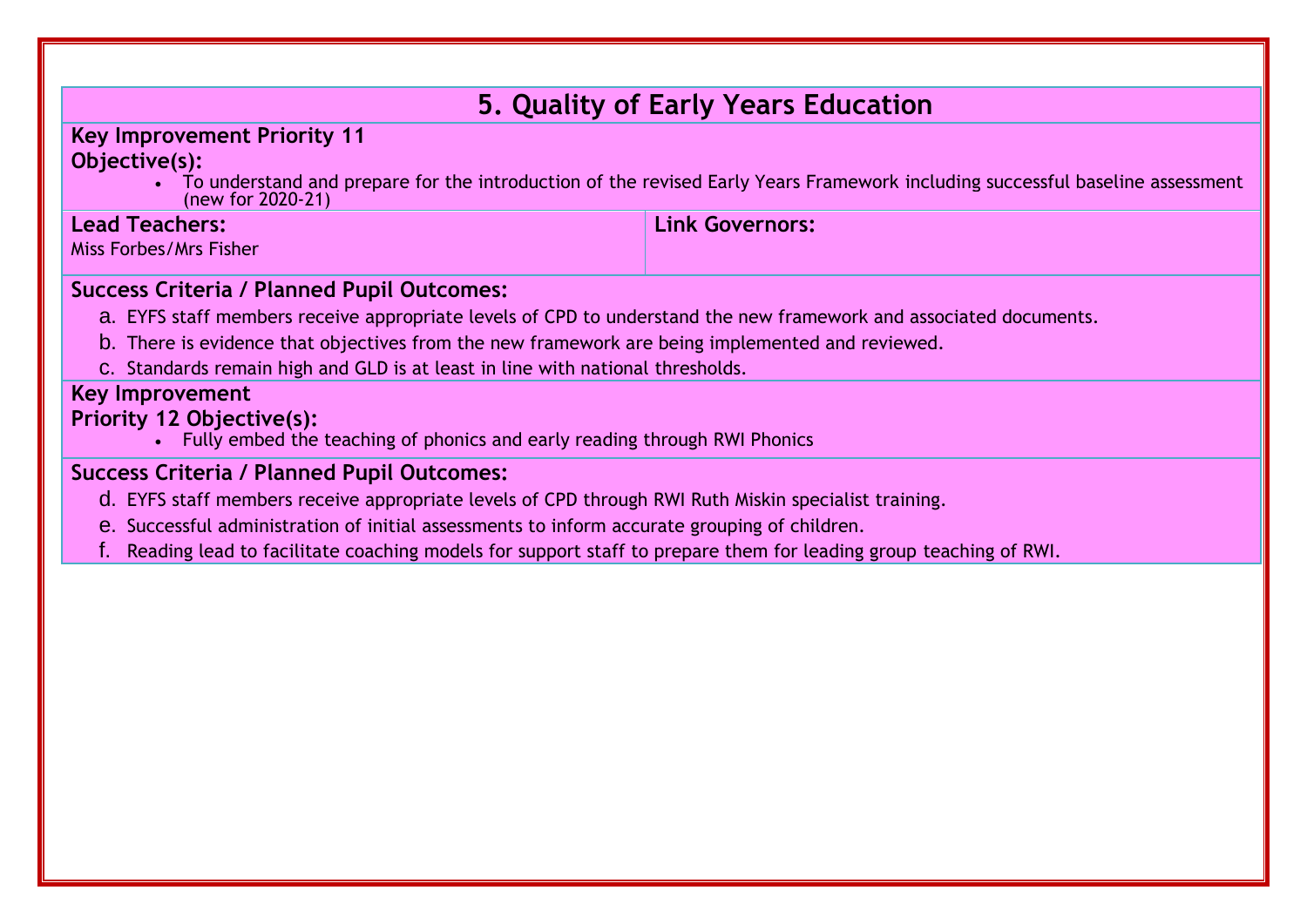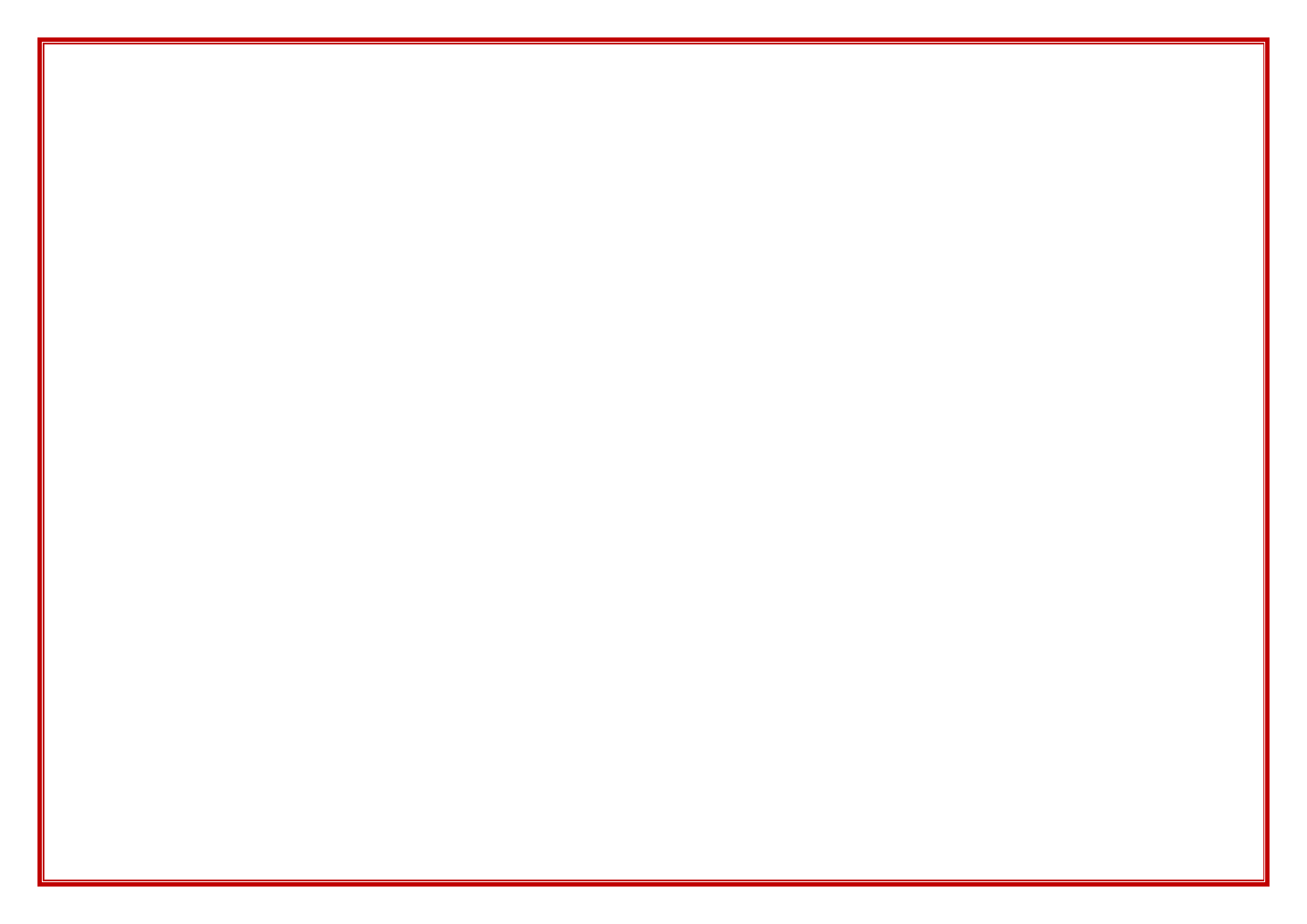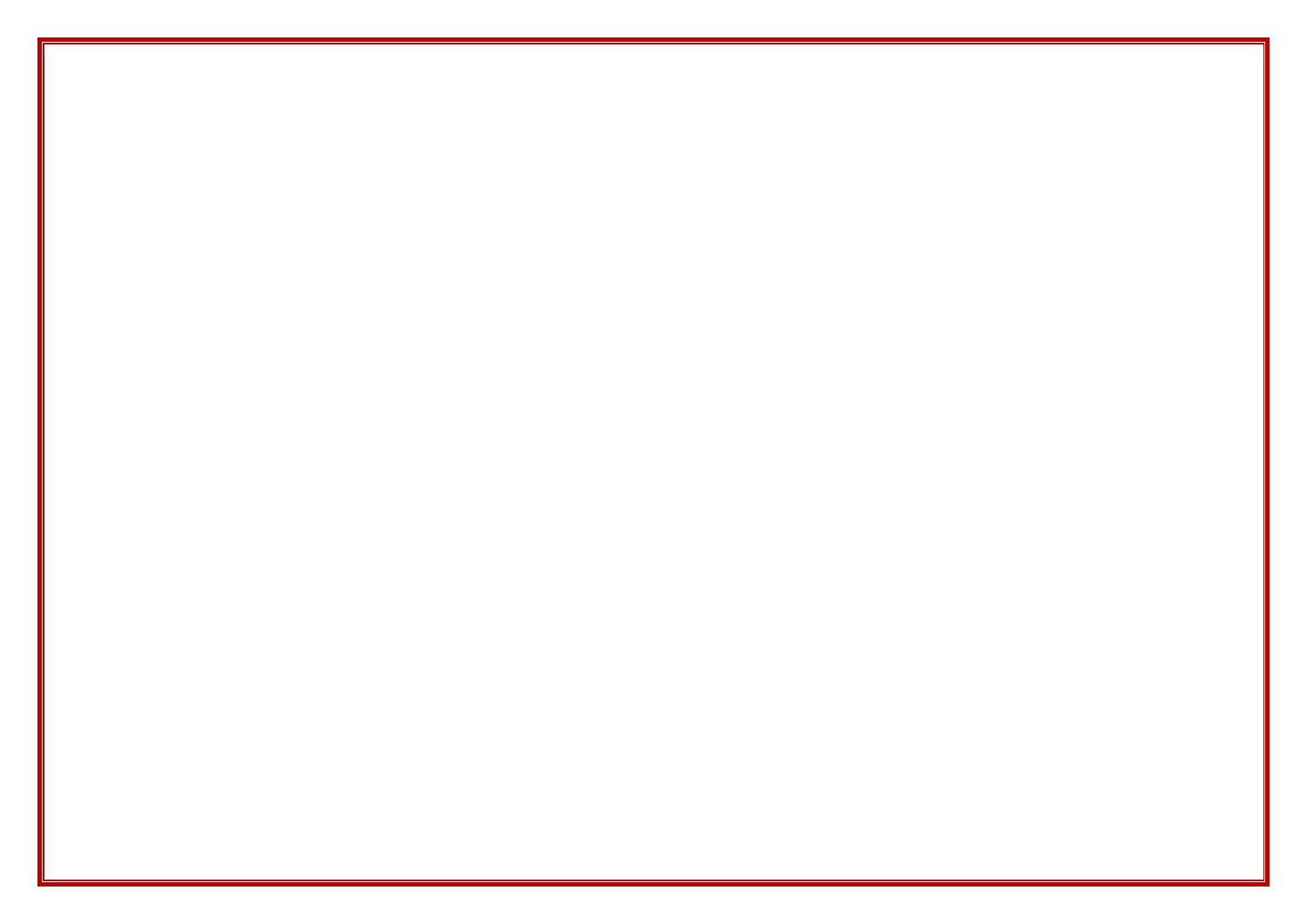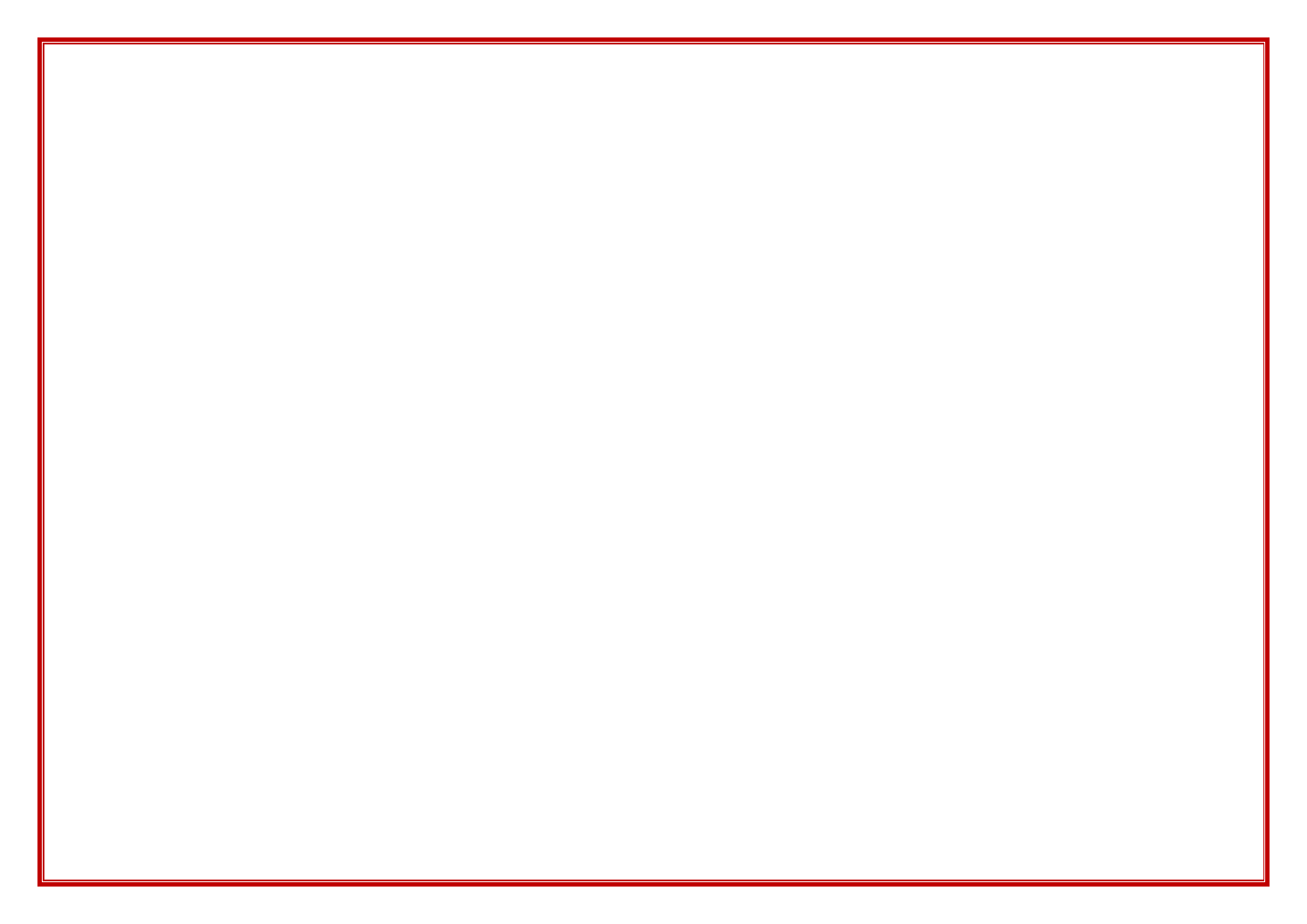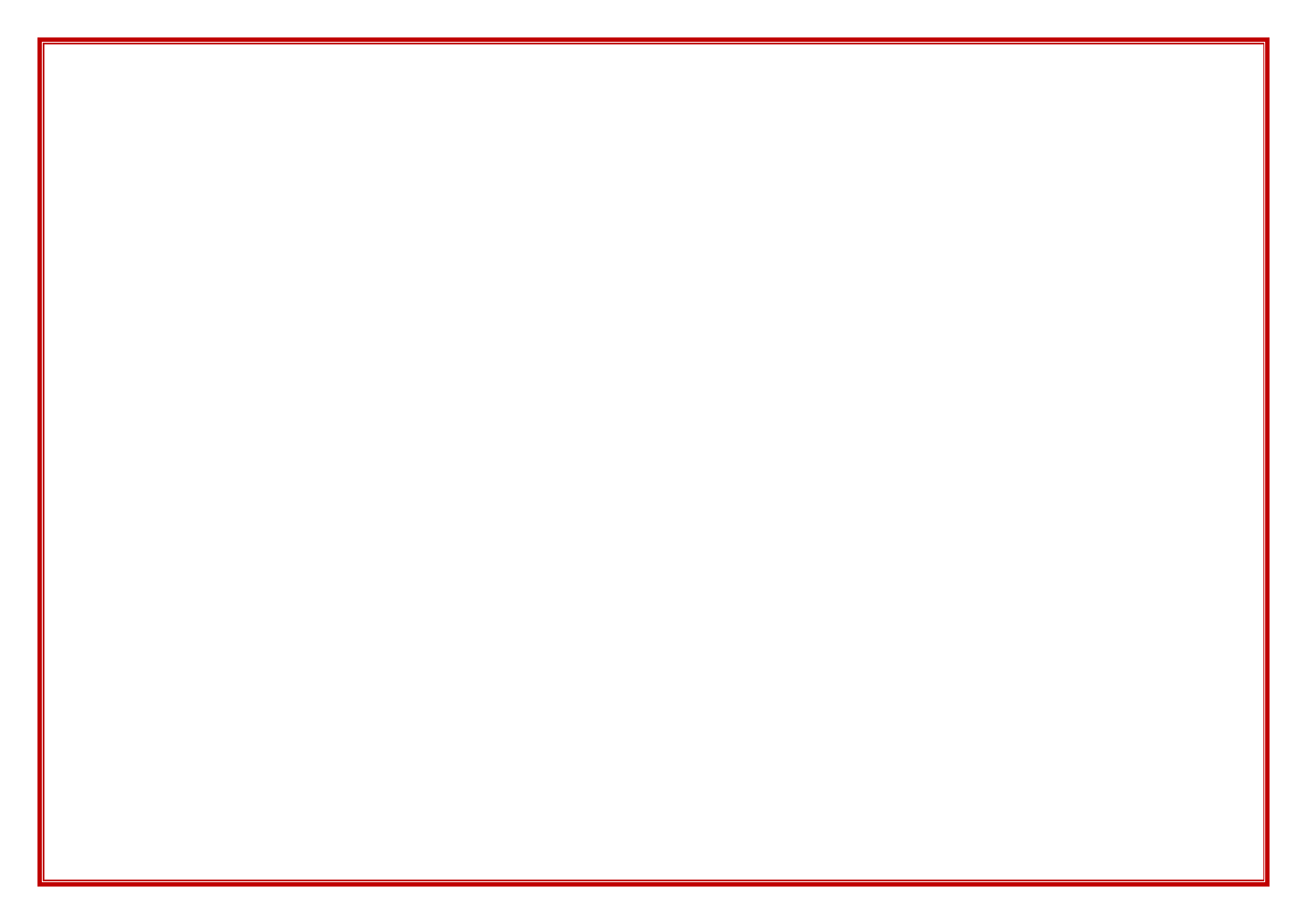